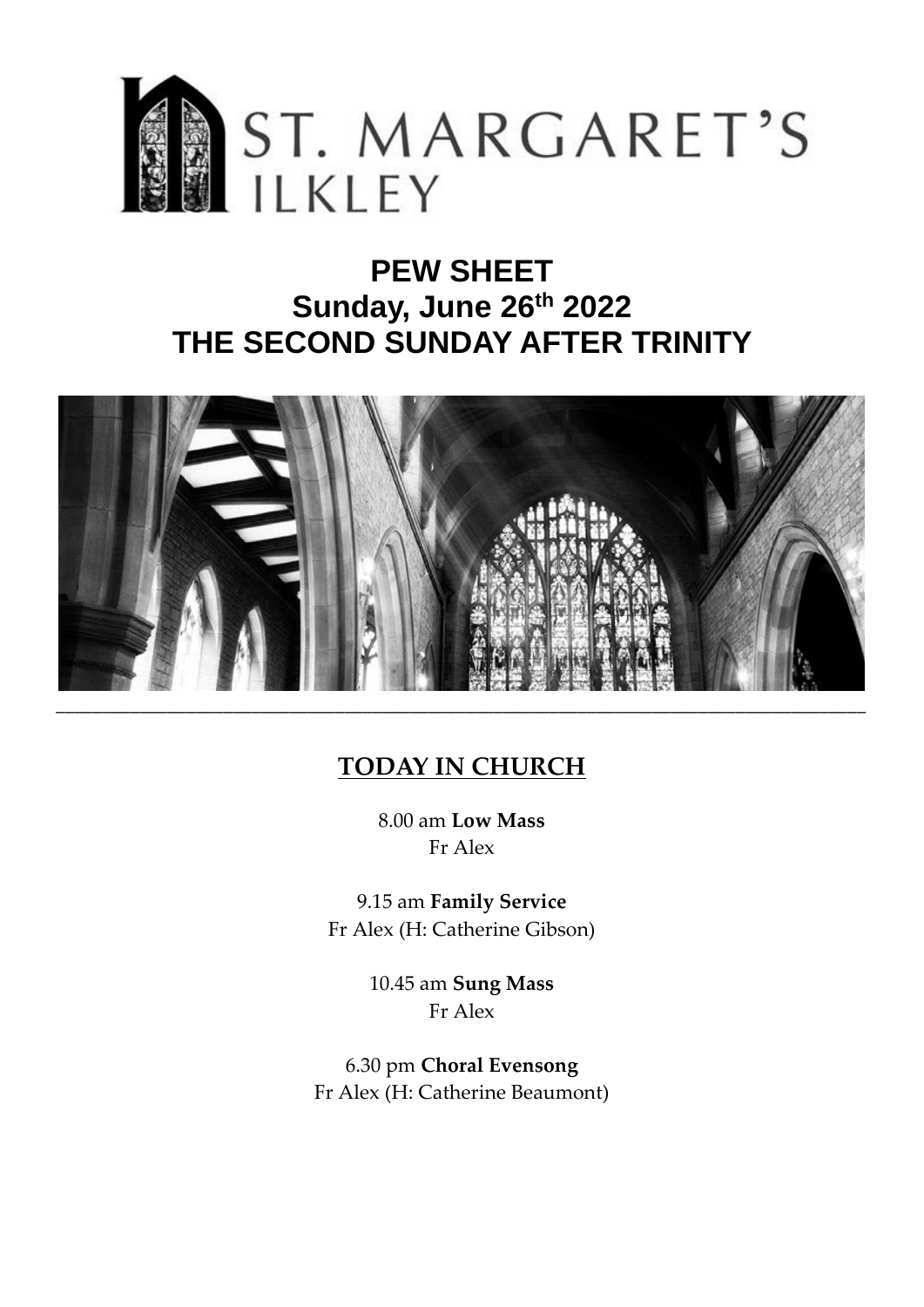# **10.45 AM SUNG MASS**

*Mass Setting Lassus: Missa Quinti Toni*

#### *Opening Hymn 433 O Worship the King*

*Collect* Lord, you have taught us that all our doings without love are nothing worth: send your Holy Spirit and pour into our hearts that most excellent gift of love, the true bond of peace and of all virtues, without which whoever lives is counted dead before you. Grant this for your only Son Jesus Christ's sake, who is alive and reigns with you, in the unity of the Holy Spirit, one God, now and for ever. **Amen.**

#### *First Reading Galatians 5. 1, 13-25*

For freedom Christ has set us free. Stand firm, therefore, and do not submit again to a yoke of slavery. For you were called to freedom, brothers and sisters; only do not use your freedom as an opportunity for self-indulgence, but through love become slaves to one another. For the whole law is summed up in a single commandment, 'You shall love your neighbour as yourself.' If, however, you bite and devour one another, take care that you are not consumed by one another. Live by the Spirit, I say, and do not gratify the desires of the flesh. For what the flesh desires is opposed to the Spirit, and what the Spirit desires is opposed to the flesh; for these are opposed to each other, to prevent you from doing what you want. But if you are led by the Spirit, you are not subject to the law. Now the works of the flesh are obvious: fornication, impurity, licentiousness, idolatry, sorcery, enmities, strife, jealousy, anger, quarrels, dissensions, factions, envy, drunkenness, carousing, and things like these. I am warning you, as I warned you before: those who do such things will not inherit the kingdom of God. By contrast, the fruit of the Spirit is love, joy, peace, patience, kindness, generosity, faithfulness, gentleness, and self-control. There is no law against such things. And those who belong to Christ Jesus have crucified the flesh with its passions and desires. If we live by the Spirit, let us also be guided by the Spirit.



**PSALM 77. 11-20** *Voce mea ad Dominum*

- 11 I will remember the  $\vert$  works of  $\cdot$  the  $\vert$  Lord and call to mind your  $\vert$  won-ders  $\vert$  of old  $\vert$  time.
- 12 I will meditate on | all your | works and  $\vert$  ponder  $\cdot$  your  $\vert$  migh-ty  $\vert$  deeds.
- 13 Your way,  $O \mid God$ , is  $\mid holy$ ; who is so  $\vert$  great a · god as  $\vert$  our  $\vert$  God?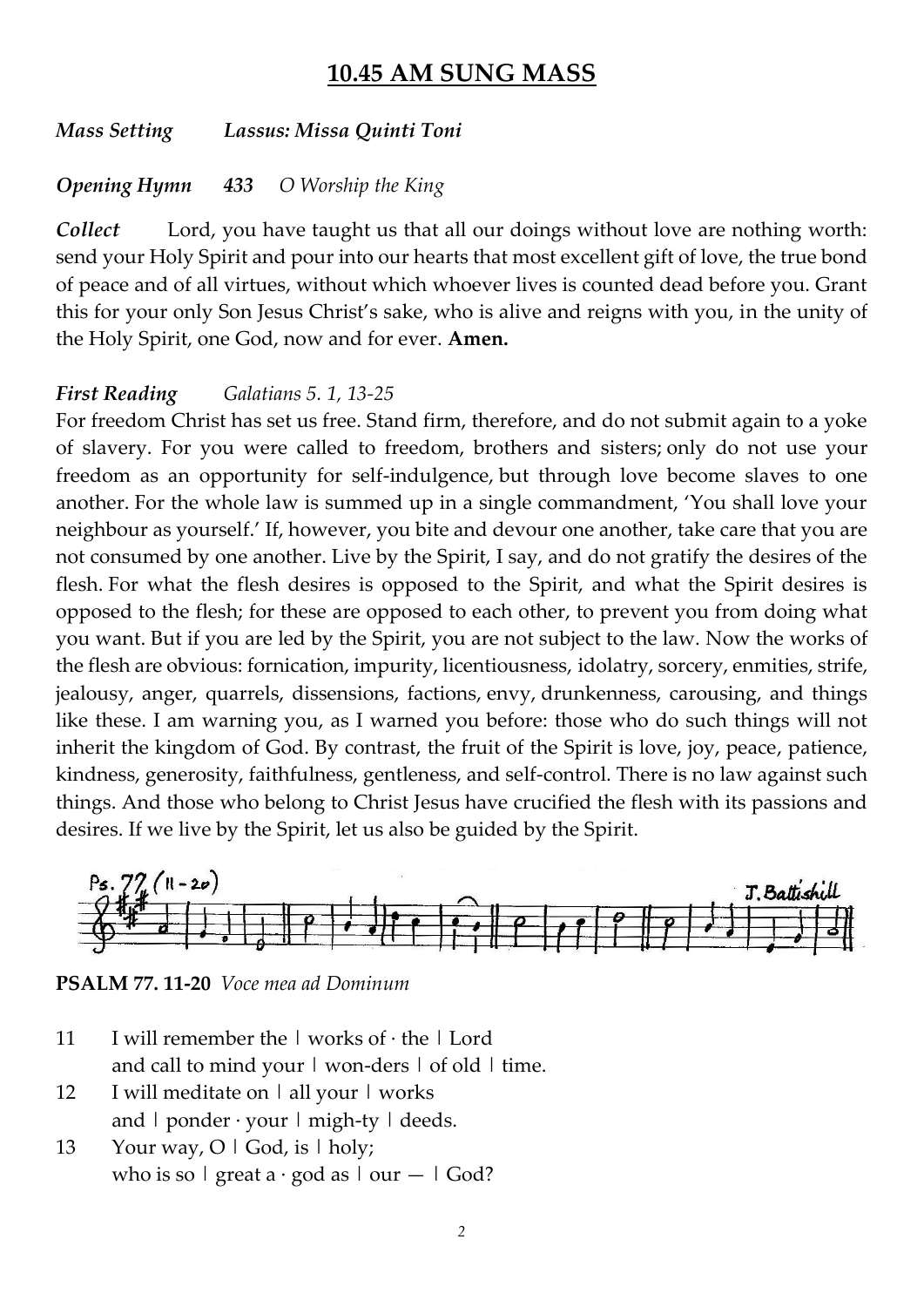- 14 You are the | God who · worked | wonders and declared your  $\vert$  power a- $\vert$ mong the  $\vert$  peoples.
- 15 With a mighty arm you re-Ideemed your I people, the  $\vert$  children  $\cdot$  of  $\vert$  Jacob  $\cdot$  and  $\vert$  Joseph.
- 16 The waters saw you, O God;  $*$  the waters saw you and  $\vert$  were a- $\vert$ fraid; the  $\vert$  depths  $\vert$  also  $\cdot$  were  $\vert$  troubled.
- 17 The clouds poured out water;  $*$  the  $\vert$  skies  $\vert$  thundered; your arrows | flashed on | eve-ry | side;
- 18 The voice of your thunder was in the whirlwind; \* your lightnings lit | up the | ground; the  $|$  earth  $|$  trembled  $\cdot$  and  $|$  shook.
- 19 Your way was in the sea, and your paths in the  $|$  great  $-|$  waters, but your | foot-steps | were not | known.
- 20 You led your  $\vert$  people  $\cdot$  like  $\vert$  sheep by the | hand of | Moses  $\cdot$  and | Aaron.

# *Gospel Acclamation*

Alleluia, alleluia.

Speak, Lord, for your servant is listening.

You have the words of eternal life.

*All* **Alleluia.**

# **Gospel Reading** *Luke 9. 51-end*

When the days drew near for Jesus to be taken up, he set his face to go to Jerusalem. And he sent messengers ahead of him. On their way they entered a village of the Samaritans to make ready for him; but they did not receive him, because his face was set towards Jerusalem. When his disciples James and John saw it, they said, 'Lord, do you want us to command fire to come down from heaven and consume them?' But he turned and rebuked them. Then they went on to another village. As they were going along the road, someone said to him, 'I will follow you wherever you go.' And Jesus said to him, 'Foxes have holes, and birds of the air have nests; but the Son of Man has nowhere to lay his head.' To another he said, 'Follow me.' But he said, 'Lord, first let me go and bury my father.' But Jesus said to him, 'Let the dead bury their own dead; but as for you, go and proclaim the kingdom of God.' Another said, 'I will follow you, Lord; but let me first say farewell to those at my home.' Jesus said to him, 'No one who puts a hand to the plough and looks back is fit for the kingdom of God.'

| Homily                  | Fr Alex                         |                                      |  |
|-------------------------|---------------------------------|--------------------------------------|--|
| <b>Offertory Hymn</b>   | <b>280</b>                      | Deck thyself, my soul, with gladness |  |
| <b>Communion Anthem</b> | <i>Ives: Listen, sweet dove</i> |                                      |  |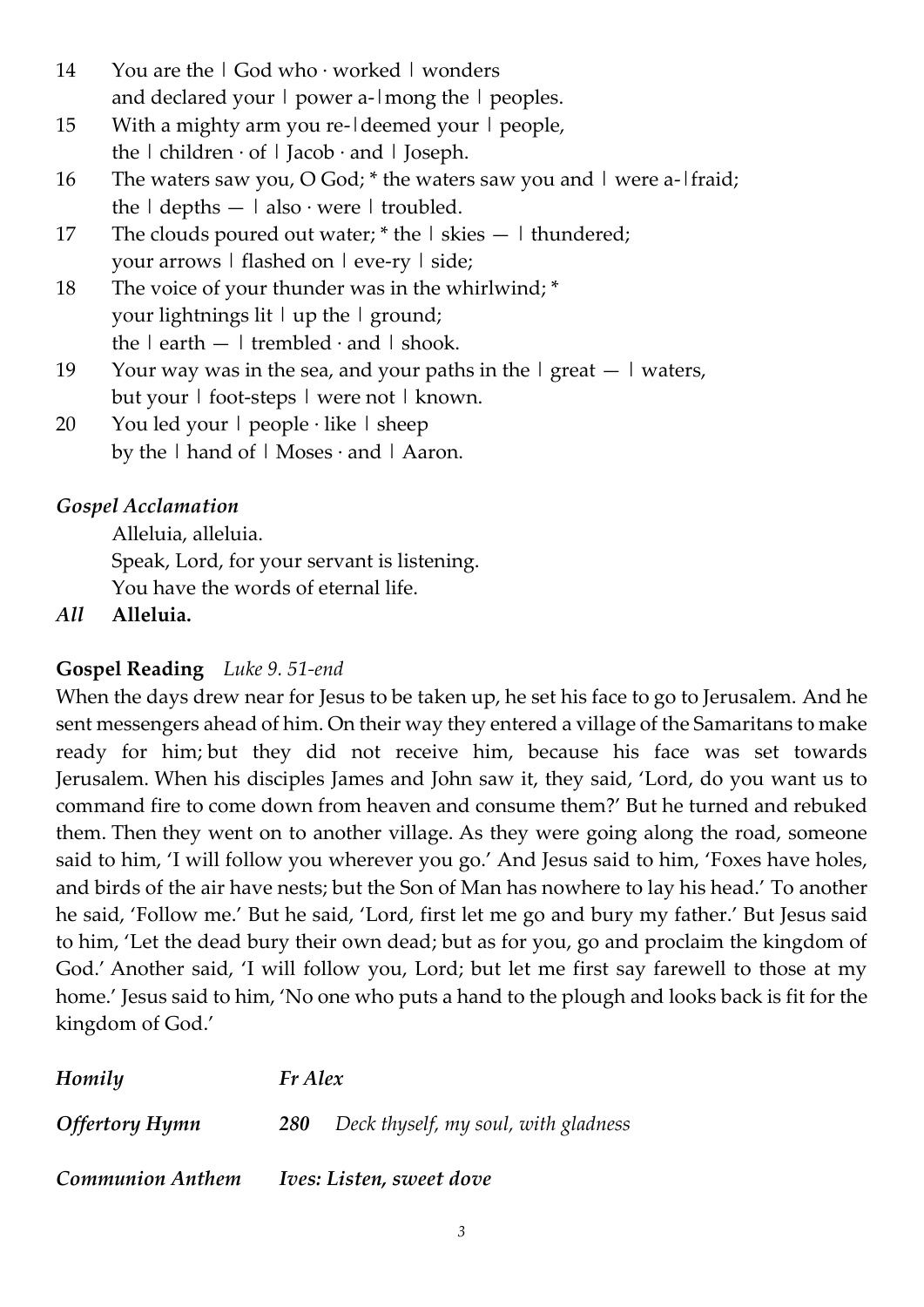*Post Communion Prayer* Loving Father, we thank you for feeding us at the supper of your Son: sustain us with your Spirit, that we may serve you here on earth until our joy is complete in heaven, and we share in the eternal banquet with Jesus Christ our Lord**. Amen.**

| Recessional hymn | 427 O praise ye the Lord!      |
|------------------|--------------------------------|
| Organ Postlude   | Leighton: Toccata on 'Hanover' |

# **In our Prayers**

| Departed    | Christine Saadi                                              |
|-------------|--------------------------------------------------------------|
| Years' Mind |                                                              |
| Sunday      | George Walker, Edith Fairburn                                |
| Monday      | Leonard Mackenzie, Charles Edwin Thresh, Tom Walker          |
| Thursday    | Julie Ormondroyd, Fr Christopher Bedford, Alfred John Hodges |
| Friday      | Leonard Darley, Betty Penney                                 |
| Saturday    | Reginald King                                                |
|             |                                                              |

**Please pray for the sick:** Trevor Allen, Anna-Karin, Brian and Julie Holmes, Fr Garth Kellett, Anna Lickley, Charlotte Lockhart, David Scottow, Gillian Spink, Molly Sunderland, Gerry Whittington, Ian Wilson.

# **6.30PM CHORAL EVENSONG**

*\_\_\_\_\_\_\_\_\_\_\_\_\_\_\_\_\_\_\_\_\_\_\_\_\_\_\_\_\_\_\_\_\_\_\_\_\_\_\_\_\_\_\_\_\_\_\_\_\_\_\_\_\_\_\_\_\_\_\_\_\_\_\_\_\_\_\_\_\_\_\_\_\_\_\_\_\_\_\_*

| 152 (Deus Creator), 246, 244    |                                     |
|---------------------------------|-------------------------------------|
| 60                              |                                     |
| Wood in E flat, no 1            |                                     |
| Rathbone: God of new beginnings |                                     |
| Genesis $27.1 - 40$             | Mark 6.1 - 6                        |
| Catherine Beaumont              |                                     |
|                                 |                                     |
|                                 | <b>Organ Postlude</b> Vierne: Canon |

*\_\_\_\_\_\_\_\_\_\_\_\_\_\_\_\_\_\_\_\_\_\_\_\_\_\_\_\_\_\_\_\_\_\_\_\_\_\_\_\_\_\_\_\_\_\_\_\_\_\_\_\_\_\_\_\_\_\_\_\_\_\_\_\_\_\_\_\_\_\_\_\_\_\_\_\_\_\_\_*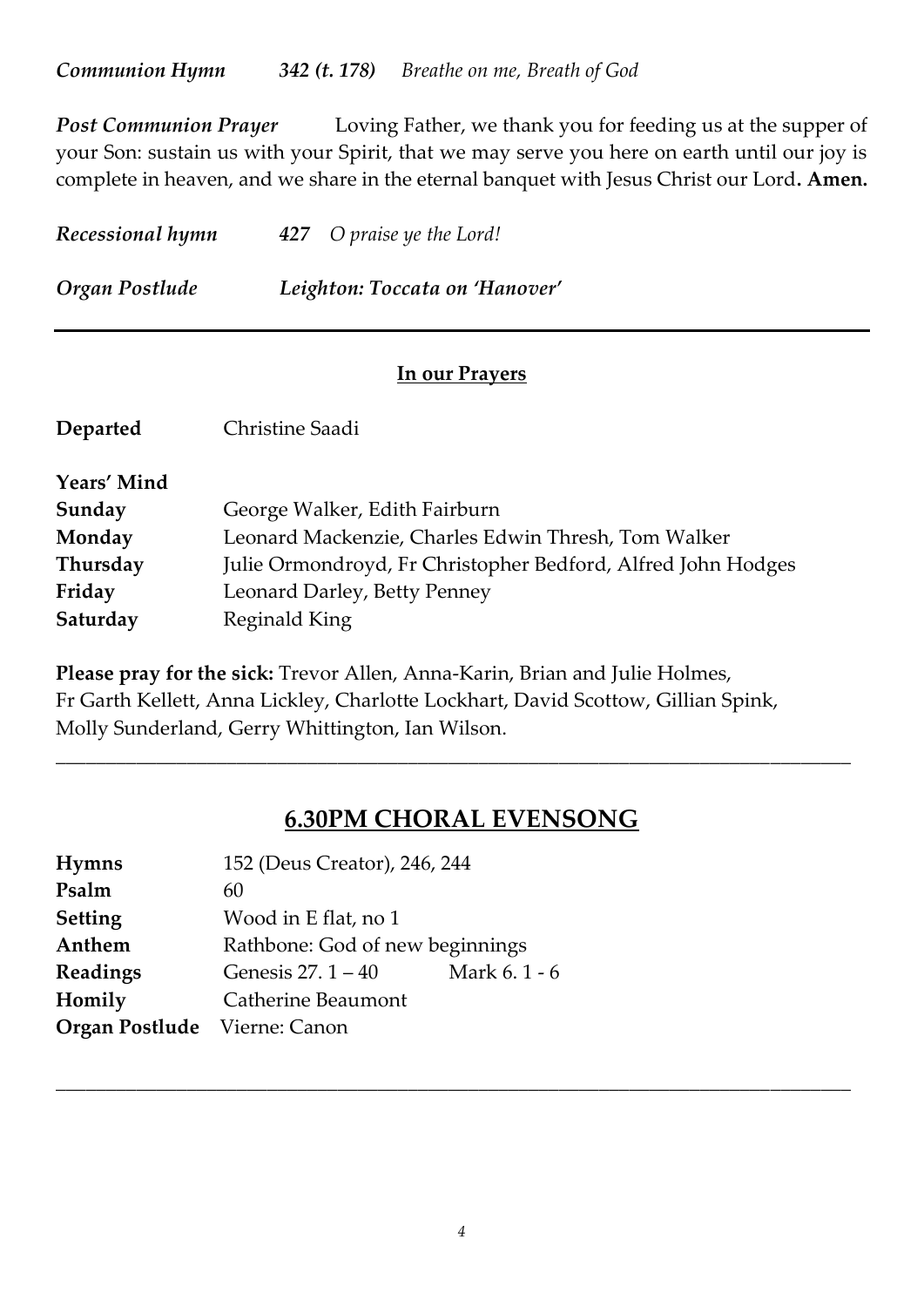# **FORTNIGHTLY CHURCH DIARY**

#### **Morning Prayer at 7.45 am and Evening Prayer at 5.15 pm daily (Tuesday to Friday)**

| Sun 10               | 8.00 am<br>$4.00 \text{ pm}$                                             | <b>Low Mass</b><br><b>Sung Mass</b>                                                                              | Fr Alex<br>Fr Alex                       |
|----------------------|--------------------------------------------------------------------------|------------------------------------------------------------------------------------------------------------------|------------------------------------------|
| Sat 9                |                                                                          | Festival Day: Community of<br>the Resurrection                                                                   | at Mirfield                              |
| Fri 8                | 9.30 am<br>$12.30 \text{ pm}$<br>$2.00 \text{ pm}$<br>6.15 pm<br>7.45 pm | Playtime<br>Organ Recital<br><b>Funeral of Christine Saadi</b><br><b>Cant and Dec Concert</b><br>Choir rehearsal |                                          |
| Thur 7               | $11.00$ am                                                               | Low Mass                                                                                                         | Fr Alex                                  |
| Wed 6                | 7.30 pm                                                                  | Finance Committee meeting                                                                                        |                                          |
| Tues 5               | $6.15 \text{ pm}$                                                        | <b>Contemplative Mass</b>                                                                                        | Fr Alex                                  |
| Sun 3                | 8.00 am<br>$9.15 \text{ am}$<br>$10.45$ am<br>6.30 pm                    | <b>Low Mass</b><br><b>Family Mass</b><br><b>Sung Mass</b><br>Solemn Evensong and<br><b>Benediction</b>           | Fr Alex<br>Fr Alex<br>Fr Alex<br>Fr Alex |
| <b>JULY</b><br>Fri 1 | $9.30 \text{ am}$<br>2.00 pm<br>6.15 pm<br>7.00 pm<br>7.45 pm            | Playtime<br>Mothers' Union Meeting<br>Cant and Dec<br><b>SMS</b><br>Choir rehearsal                              |                                          |
| Thur 30              | 9.30 am<br>11.00 am                                                      | Staff meeting<br>Low Mass                                                                                        | Fr Alex                                  |
| Tues 28              | $10.00$ am<br>6.15 pm                                                    | Magazine meeting<br><b>Contemplative Mass</b>                                                                    | Fr Alex                                  |

# *Please note there is no Family Service on Sunday, July 10th . Sung Mass takes place at 4.00 pm due to the road closures in the morning as the Ilkley Marathon takes place.*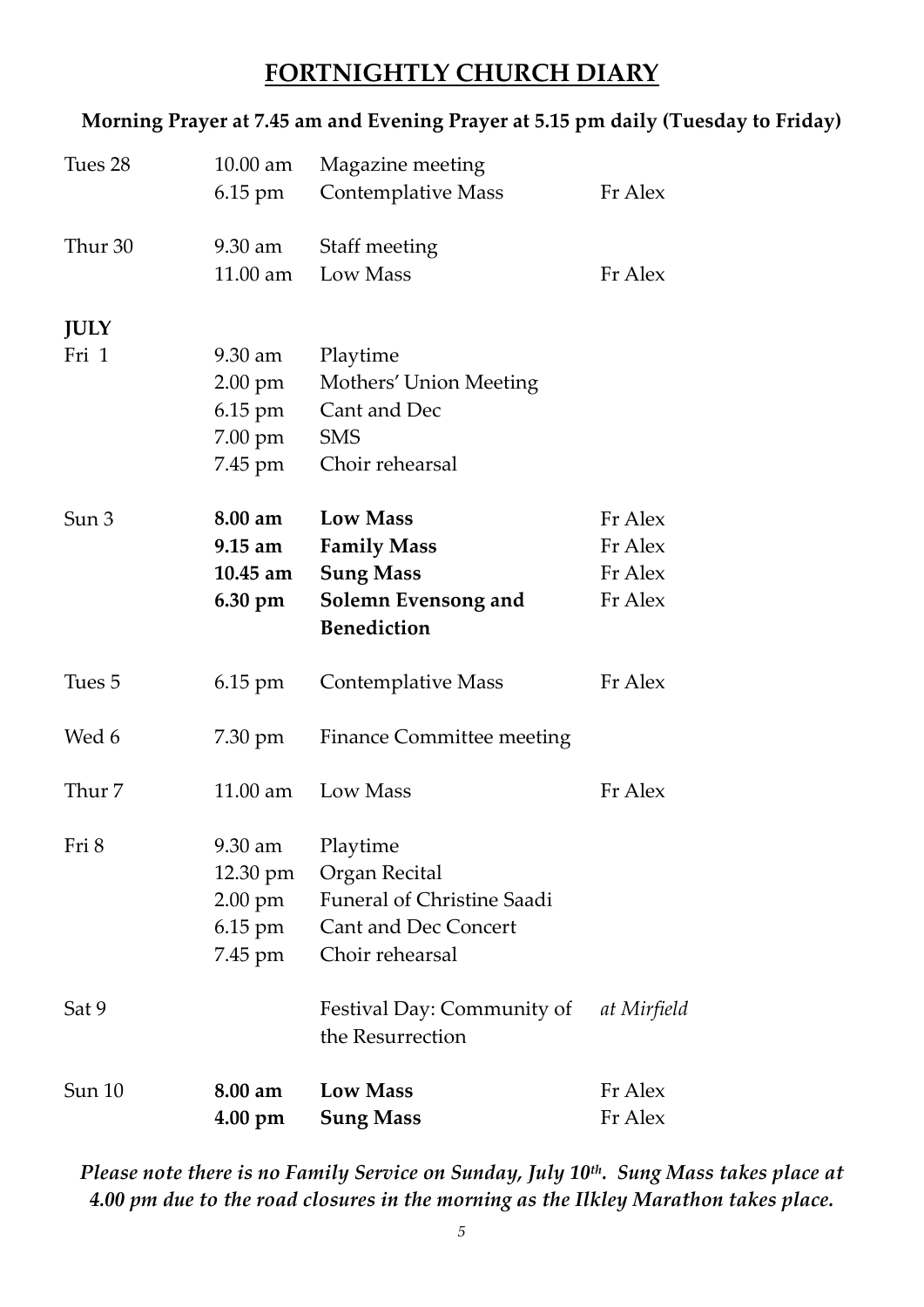# **NOTICES**

REMINDER FOR MOTHERS' UNION MEMBERS that our next meeting will be on Friday July 1st at 2.00 pm and NOT June 25<sup>th</sup>. We will be discussing our memories of the Coronation (pictures and souvenirs welcome!) and our hopes and concerns for the future of the British Monarchy.

The funeral of Christine Saadi takes place in church on Friday, July 8<sup>th</sup> at 2.00 pm.

# **Community of the Resurrection Festival Day Saturday 9 July**

Each year our patrons hold a festival day at the monastery in Mirfield, and invite friends and supporters from around the country to attend. Would you like to go in a parish group? If so, please let Fr Alex know by the end of June by emailing: [fatheralexcrawford@icloud.com.](mailto:fatheralexcrawford@icloud.com) There is no charge, but we'll need to think about transport and food (bring a picnic or book lunch with the Community). It's a wonderful place to visit, and the church and grounds are beautiful.

# **Programme for the day:**

c 9.30 am Leave Ilkley 11.00 am Welcome talk by the Superior 12 noon Midday Mass 1.45 pm Lunch 2.30 pm Forum on Community life 4.00 pm Benediction 5.00 pm Evensong (back in Ilkley before 7.00 pm)

# **Fairtrade Events**

**Five Walks – July 2 nd, 3rd, 8th, 9th & 10th**

Bradford Fairtrade Zone invites you to join them on any, part of, or all of their five walks round the district's circular Fair Trade Way route raising funds for a new project to introduce educational chocolate making workshops to school children in Ghana. <https://www.crowdfunder.co.uk/p/chocolate-making-workshops-for-cocoa-farmers-kids>

2 nd July, Bradford Cathedral to Baildon, via Bingley, (13m). 3rd July, Baildon to Ilkley, via Burley-in-Wharfedale, (9m). 8<sup>th</sup> July, Ilkley to Haworth, via Keighley, (11m). 9<sup>th</sup> July, Haworth to Thornton, via Denholme, (8m). 10<sup>th</sup> July, Thornton to Bradford Cathedral (6m). For more information about start times and locations and to register your interest, email [ilkleyfairtradegroup@gmail.com](mailto:ilkleyfairtradegroup@gmail.com) / call 07703 778261. Walk updates: <https://www.chocolatehasaname.org.uk/post/walk-the-bradford-fair-trade-way-with-us>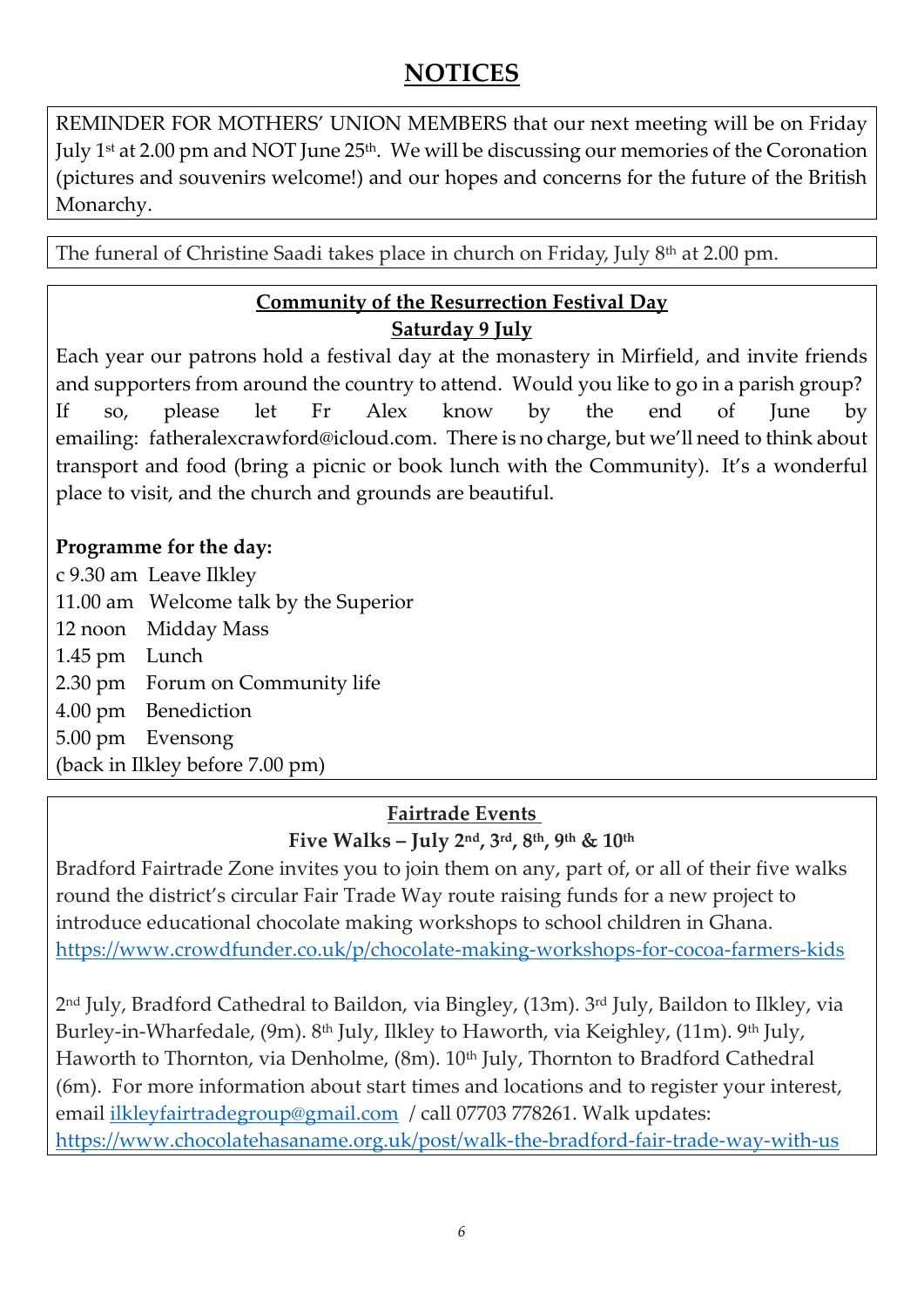# **Ghanaian Tea Party, July 9th**

3.30 – 5.30 pm St. James Church, Thornton.

"Chocolate Has A Name" Fairtrade tea party with Africaniwa, Bradford Fairtrade Zone and Ghana Union Bradford. The party will include Ghanaian chocolate drinks, cakes, presentations, music, story-telling and a crafts bazaar. Free entry. All welcome.

#### **Church Services on Sunday, July 10th**

Please note there is no Family Service on Sunday, July 10<sup>th</sup>. Sung Mass takes place at the revised time of 4.00 pm due to the road closures in the morning as the Ilkley Marathon takes place.

# **St Margaret' Day Patronal Lunch Sunday, July 17th**

On Sunday, July 17th we celebrate St. Margaret's Day with lunch in the Parish Hall following the service in church at 11.00 am. We are especially delighted to be joined at our lunch by Beth and Horace from JJ Community Transformation in Uganda. And it is also a wonderful opportunity for you to invite along someone new to church to share in the hospitality that we all enjoy at St Margaret's.

If you would like to contribute food towards the lunch please sign up on the sheets available in the hall and at the back of church. Any offers of help on the day and new ideas are very welcome. You are more than welcome to speak to Jane in church on Sunday or email [bbcsmith@talk21.com](mailto:bbcsmith@talk21.com) or [jane18armstrong@yahoo.com](mailto:jane18armstrong@yahoo.com). Thank you in advance, Judith and Jane.

# **Christmas Tree Festival 2022 Volunteers Required!**

We can't wait to see the return of the Christmas Tree Festival. Taking place on  $1<sup>st</sup>$  to 3 rd December we are now starting to plan this year's event. We have plenty of ideas and hope to bring in some new and fun ways to create or decorate a Christmas Tree – traditional and non traditional creations all welcome. This year we will be encouraging local businesses as well as charities to take part. It promises to be a celebration for the whole community of this joyous time of year. If you would like to join us in the planning and delivery of this year's festival contact Vickie at [stmargaretschurchpa@gmail.com.](mailto:stmargaretschurchpa@gmail.com) Thank you to those who have already volunteered – watch this space for more news and developments.